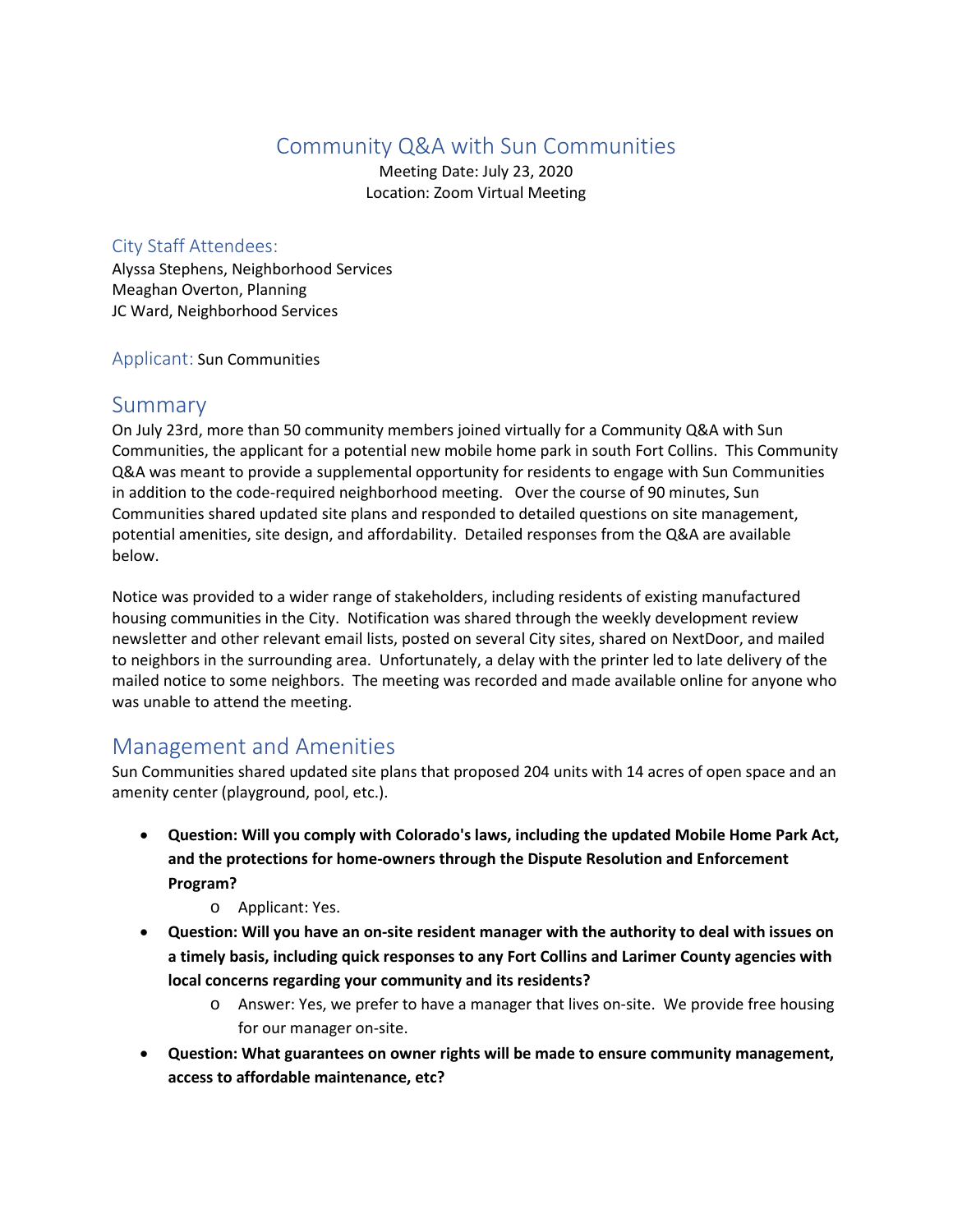- o Applicant: Maintenance and reinvestment is an important part of our business. Residents are our most important stakeholders. We want to have vibrant communities that residents are proud of.
- **Question: Do you intend to provide electric, basic WI-FI, cable, etc.?** 
	- o Applicant: Yes, we will provide all utilities.
- **Question: Colorado law states that you may not require purchase from a particular seller. How do you intend to comply?** 
	- o Applicant: We will comply with the law. We also want to maintain the character of the neighborhood and would like to see new homes and homes that fit within the design of the site.
- **Question: Are the utilities individually metered?**
	- o Applicant: Yes.
- **Question: Is the land lease inclusive of everything, or do you add maintenance fees to monthly bills?**
	- o Applicant: The site rent is all-inclusive. Residents are required to do their own lawn maintenance. Sun Communities does not charge additional feels for site maintenance.
- **Question: Sun Communities owns properties in Fort Collins, some of which have maintenance issues. You have suggested that we drive to Granby to look at existing properties. Why are the Fort Collins ones not a good example of your company and your work?** 
	- o Applicant: We acquired those properties and did not build them. We have reinvested over two million dollars in these properties over the past five years. These are not a good example because we didn't build them.
- **Question: Is there a cap on the number of units that can be purchased as investment properties and rented out?**
	- o Applicant: That doesn't typically happen on our properties. We rarely see that in our communities.

## Costs and Affordability

- **Question: In addition to monthly rents, what fees do you anticipate?**
	- o Applicant: Utility costs. Units are individually metered and pay their own water, sewer, electricity, etc. No additional fees on top of the lot rent.
- **Question: Do you anticipate an HOA on this property?**
	- o Applicant: Yes, we think it's important that residents have a voice. We will continue to reinvest in this property over time (clubhouse, roads, etc.). HOAs help guide these changes over time and help us provide the right amenities. That dialogue is vital to the success of the community as long as there is interest and participation from neighbors. In other communities, we provide funds for community activities. It helps build community.
- **Question: What common costs would be borne by the HOA versus Sun Communities?**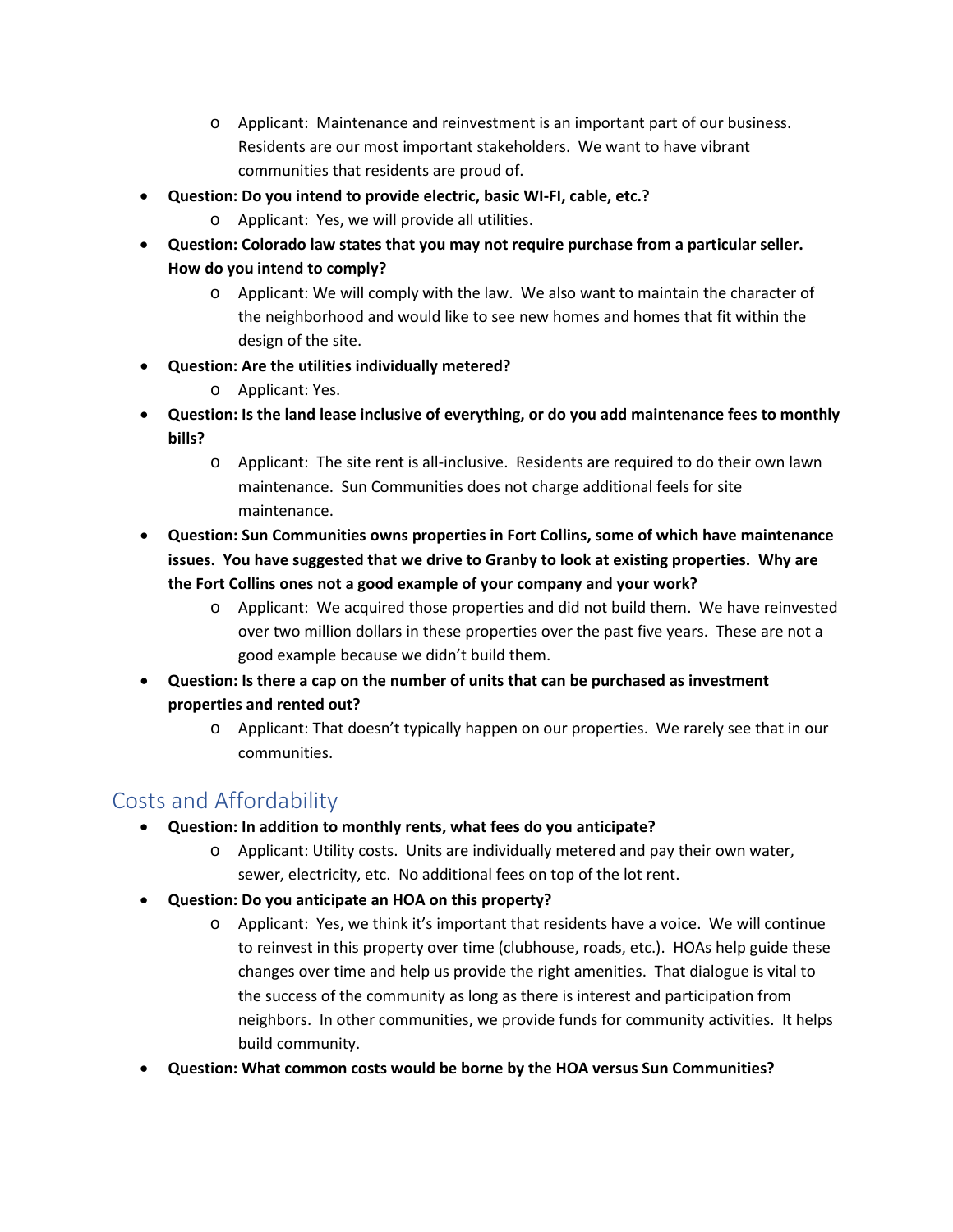- o Applicant: Any common amenities (pools, courts, etc.), the costs would be paid by Sun Communities. Something like a community garden could be a joint project. Sun Communities could provide money to the HOA to use at their discretion.
- **Question: Will you have multiple options for financing for prospective home buyers?**
	- o Applicant: One of the great benefits of our community is a lower barrier to entry to get into a home. Down payments are much lower than for a traditional single-family home.
- **Question: What are the policies or options for sale/re-sale of a home in this community?**
	- o Applicant: We have a very vibrant sale/re-sale program. Residents are not required to sell through Sun Communities. Because we are reinvesting in the communities, our average broker re-sale price increases every year. Residents live in the community for 14 years on average, but they are getting value out of their home at the end of that.
- **Question: What happens if someone wants to sell and Sun Communities won't accept the buyer?**
	- o Applicant: We do a credit check on buyers to make sure they can afford to purchase. We also do a criminal background check to maintain safety. Anyone who wanted to purchase would have to meet our standards to live in our communities.
- **Question: Have you determine how much water tap fees will be?**
	- o Applicant: No, we don't know yet. Those are part of the development fees and would not get passed along to a resident. Residents are only responsible for monthly fees.

# Design and Construction

- **Question: The site doesn't seem to be innovative. It doesn't demonstrate walkability, or have neighborhood grocery store or recycling center, or have any way to align with the City's goals to reduce carbon emissions. How could this be more innovative and sustainable?**
	- o Applicant: This is helpful to guide us on what is important to Fort Collins. We have replaced all lighting with LEDs and are piloting solar power in some areas. Colorado could be a great candidate for solar power.
- **Question: What kind of house foundations and infrastructure do you plan to provide?**
	- o Applicant: That hasn't been determined yet. Generally, we have concrete foundations. In Colorado we generally use a concrete footing system with structural ties. We will know more in the future. We are placing these units much closer to the ground than other units, so that may affect the foundation requirements.
- **Question: Are you willing to prohibit through traffic within the community, allowing only ingress and egress for residents and their visitors/service providers?** 
	- o Applicant: I would have to think about that. I'm not sure we can do that. Fort Collins generally promotes connectivity for pedestrians and roadways, which encourages more access points. We have six different connection points proposed to multiple different neighborhoods.
- **Question: How will you provide access to active/public transportation (walking, biking, buses, etc.)?**